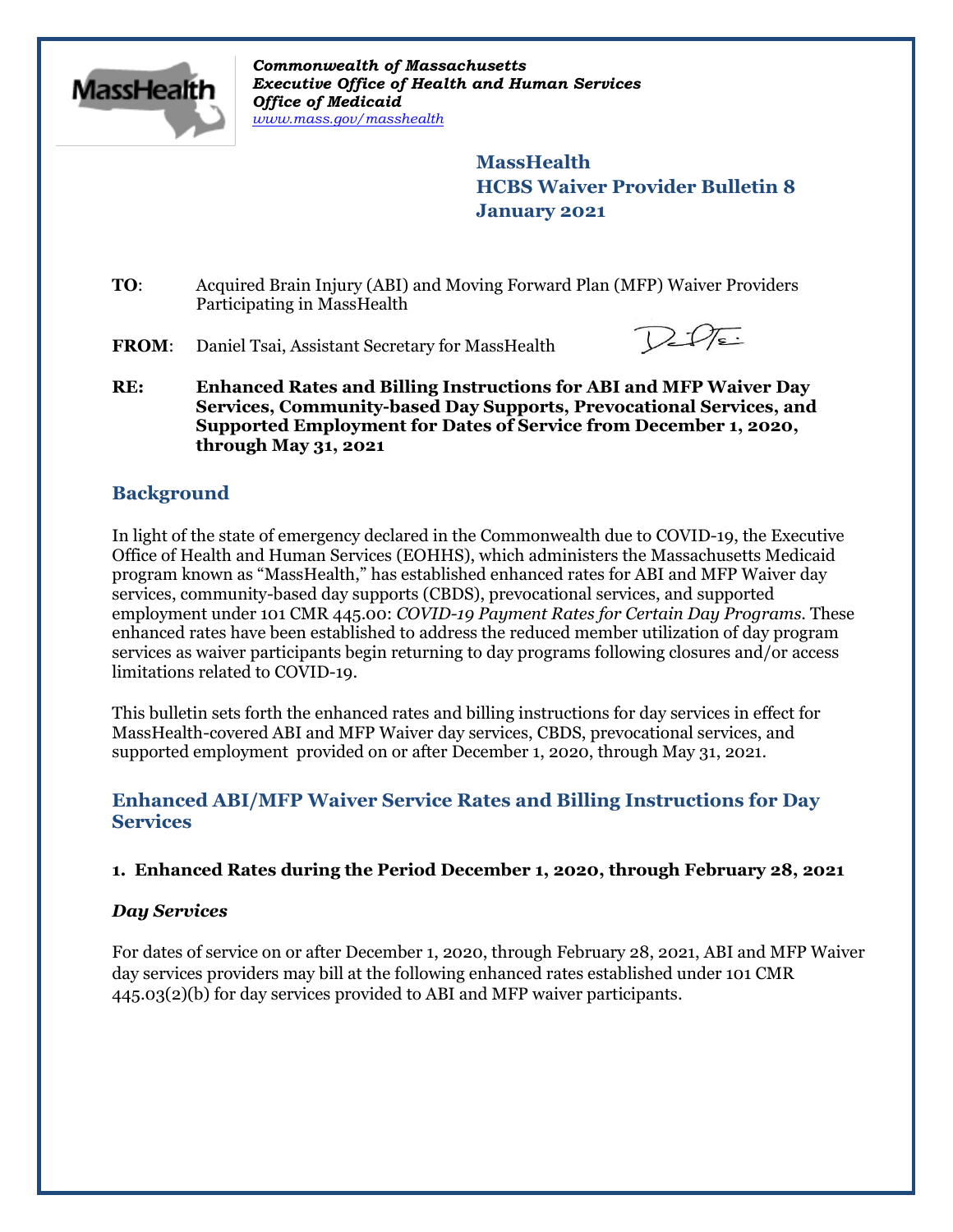# **MassHealth HCBS Waiver Provider Bulletin 8 January 2021 Page 2 of 4**

| <b>Service Description</b> | Code                  | Unit    | Rate     |
|----------------------------|-----------------------|---------|----------|
| Day Services               | $S5102$ -UC Per Diem  |         | \$147.14 |
| Day Services – Partial Day | S <sub>5</sub> 101-UC | 3 Hours | \$73.57  |

### *Prevocational Services and Supported Employment*

For dates of service on or after December 1, 2020, through February 28, 2021, prevocational services and supported employment providers may bill at the following enhanced rates established under 101 CMR 445.03(2)(b) for these services when provided to ABI and MFP waiver participants.

| <b>Service Description</b>        | Code              | Unit                    | Rate |
|-----------------------------------|-------------------|-------------------------|------|
| Supported Employment (Individual) | H <sub>2023</sub> | Per $15$ Min. \ \$18.16 |      |
| <b>Prevocational Services</b>     | T <sub>2019</sub> | Per $15$ Min. \ \$13.09 |      |

#### *CBDS*

For dates of service on or after December 1, 2020, through February 28, 2021, CBDS providers may bill at the Level B rate established in 101 CMR 415.00 for these services when provided to ABI and MFP waiver participants. For participants previously authorized for services at Level B, CBDS providers may bill at the Level I rate established in 101 CMR 415.00 for these services when provided to ABI and MFP waiver participants.

#### **2. Enhanced Rates During the Period March 1, 2021, through May 31, 2021**

#### *Day Services*

For dates of service on or after March 1, 2021, through May 31, 2021, ABI and MFP Waiver day services providers may bill at the following enhanced rates established under 101 CMR 445.03(2)(c) for day services provided to ABI and MFP waiver participants, subject to the following limitation.

| <b>Service Description</b> | Code       | Unit     | Rate     |
|----------------------------|------------|----------|----------|
| Day Services               | $S5102-UC$ | Per Diem | \$131.38 |
| Day Services – Partial Day | $S5101-UC$ | 3 Hours  | \$6,5.69 |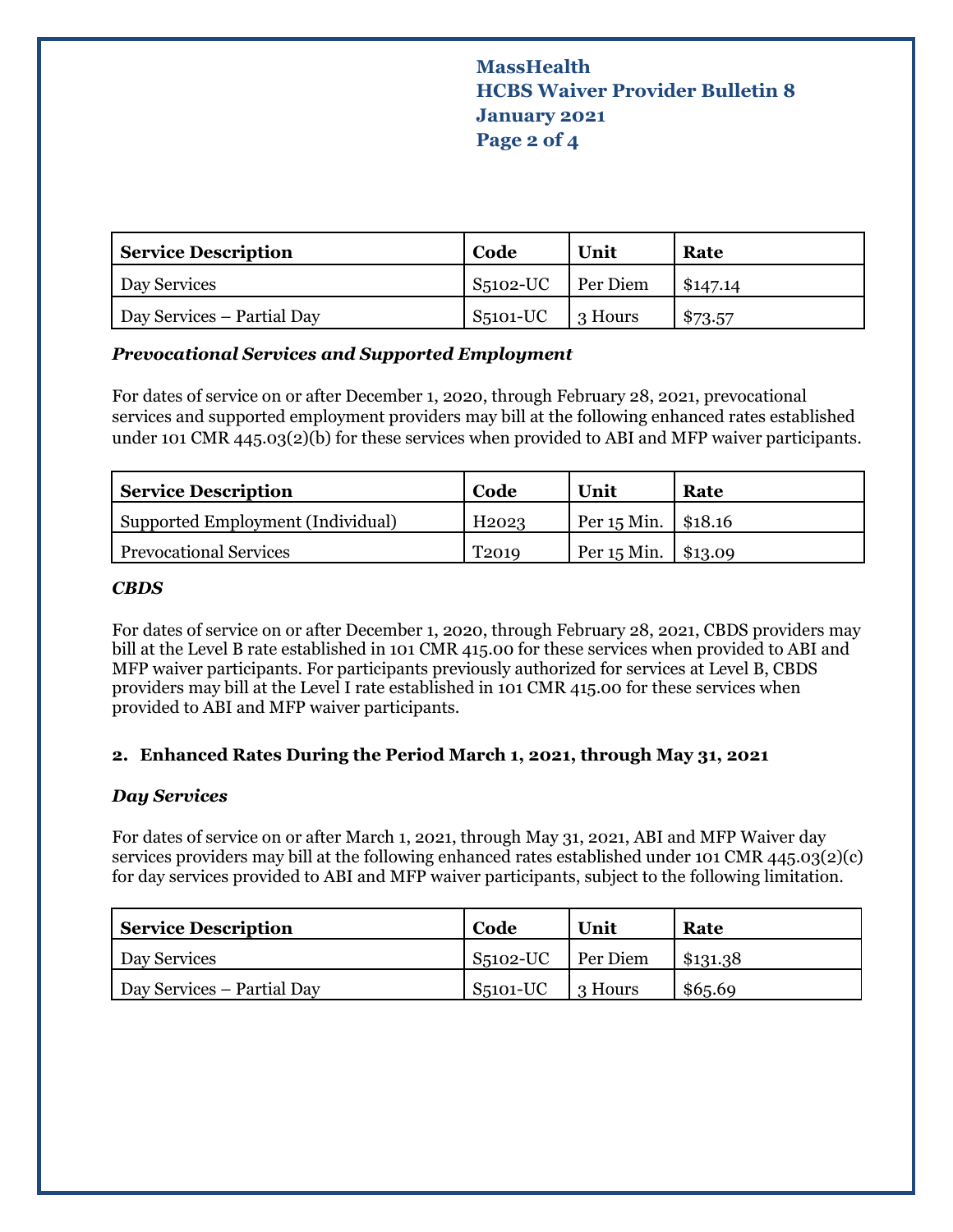# **MassHealth HCBS Waiver Provider Bulletin 8 January 2021 Page 3 of 4**

#### *Prevocational Services and Supported Employment*

For dates of service on or after March 1, 2021, through May 31, 2021, prevocational services and supported employment providers may bill at the following enhanced rates established under 101 CMR 445.03(2)(b) for these services when provided to ABI and MFP waiver participants.

| <b>Service Description</b>        | Code              | Unit                    | Rate |
|-----------------------------------|-------------------|-------------------------|------|
| Supported Employment (Individual) | H <sub>2023</sub> | Per $15$ Min.   \$16.21 |      |
| <b>Prevocational Services</b>     | T <sub>2019</sub> | Per $15$ Min. \ \$11.69 |      |

#### *CBDS*

For dates of service on or after March 1, 2021, through May 31, 2021, CBDS providers may bill at the Level B rate established in 101 CMR 415.00 for these services when provided to ABI and MFP waiver participants. For participants previously authorized for services at Level B, CBDS providers may bill at the Level I rate established in 101 CMR 415.00 for these services when provided to ABI and MFP waiver participants.

## **Rates for Dates of Service on or after June 1, 2021**

For dates of service on or after June 1, 2021, MassHealth will pay ABI and MFP waiver providers for day services, CBDS, prevocational services, and supported employment at the rates established under 101 CMR 359.00.

## **MassHealth Website**

This bulletin is available on the [MassHealth Provider Bulletins](http://www.mass.gov/masshealth-provider-bulletins) web page.

To sign up to receive email alerts when MassHealth issues new bulletins and transmittal letters, send a blank email to [join-masshealth-provider-pubs@listserv.state.ma.us.](mailto:join-masshealth-provider-pubs@listserv.state.ma.us) No text in the body or subject line is needed.

## **Questions**

If you have any questions about the information in this bulletin, please contact the Disability and Community Services HCBS Provider Network Administration Unit.